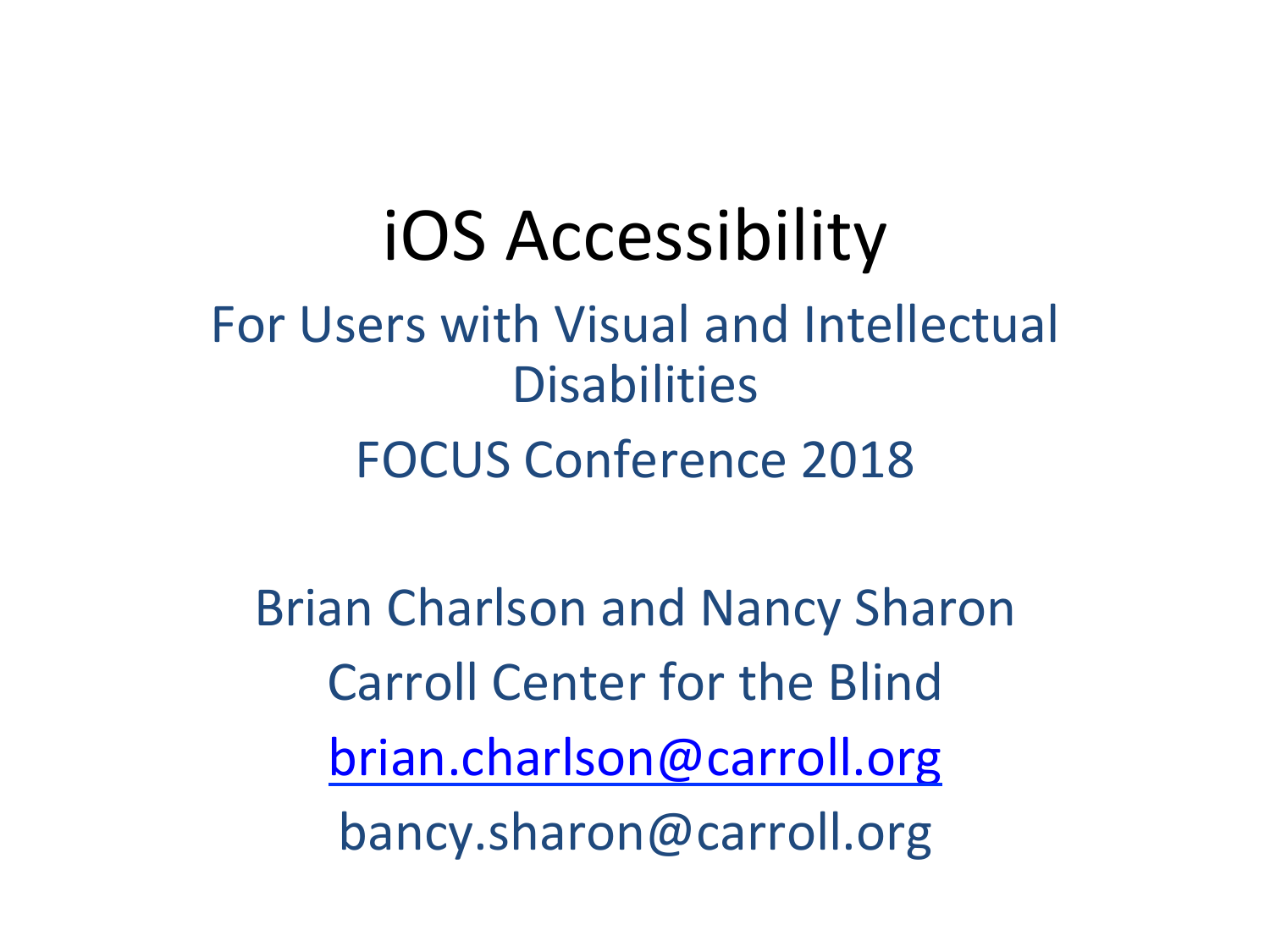### iOS Accessibility Features Can:

- Provide auditory feedback
- Enhance visual feedback
- Prevent accidental gestures
- Keep individual on task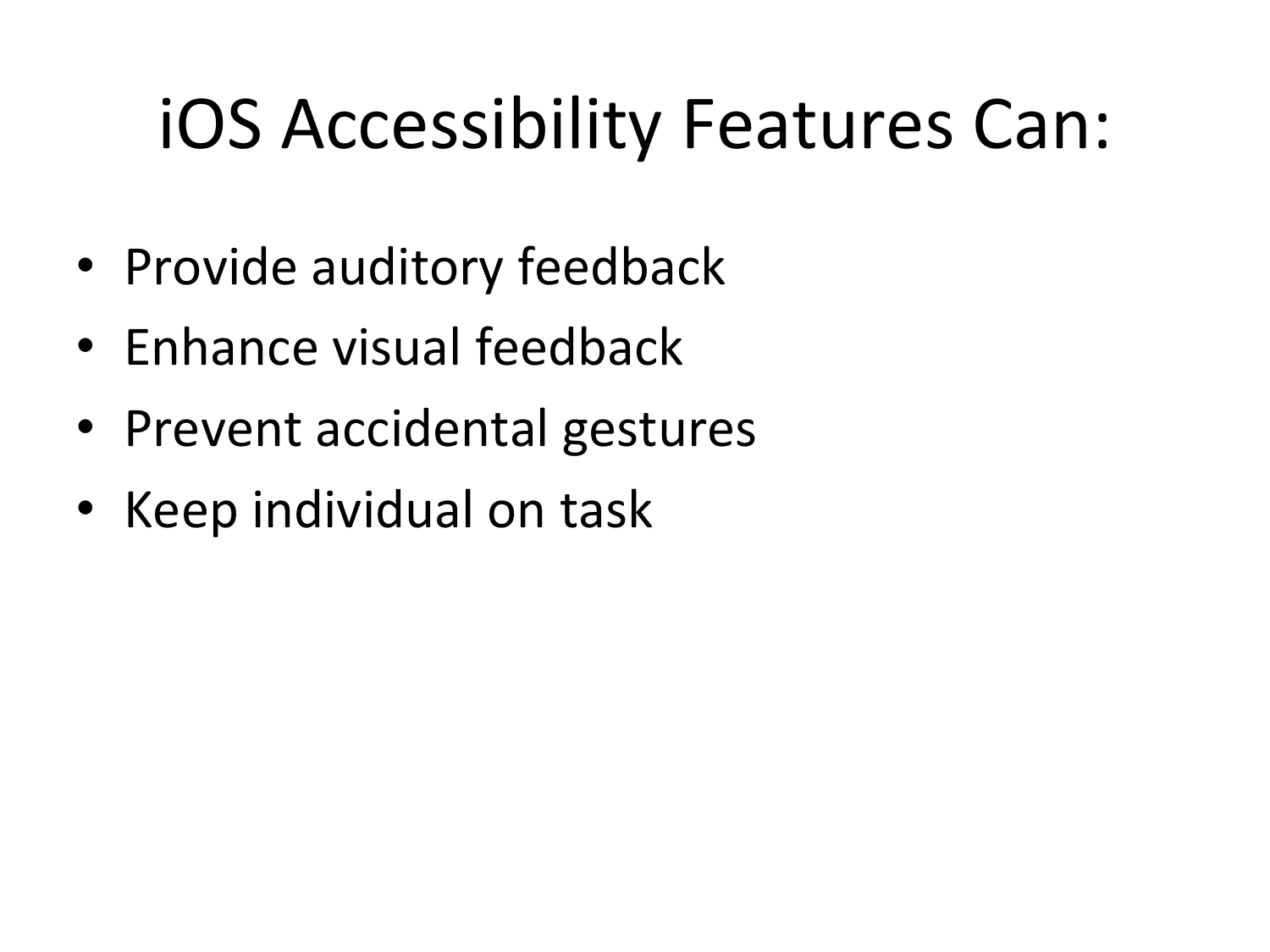# Siri

- Ease of use feature not just for persons with visual impairments
- Can be turned on or off in Settings
- Home button or "Hey Siri" options to activate
- Answers questions
- Carries out simple commands
- Can turn other accessibility features on and off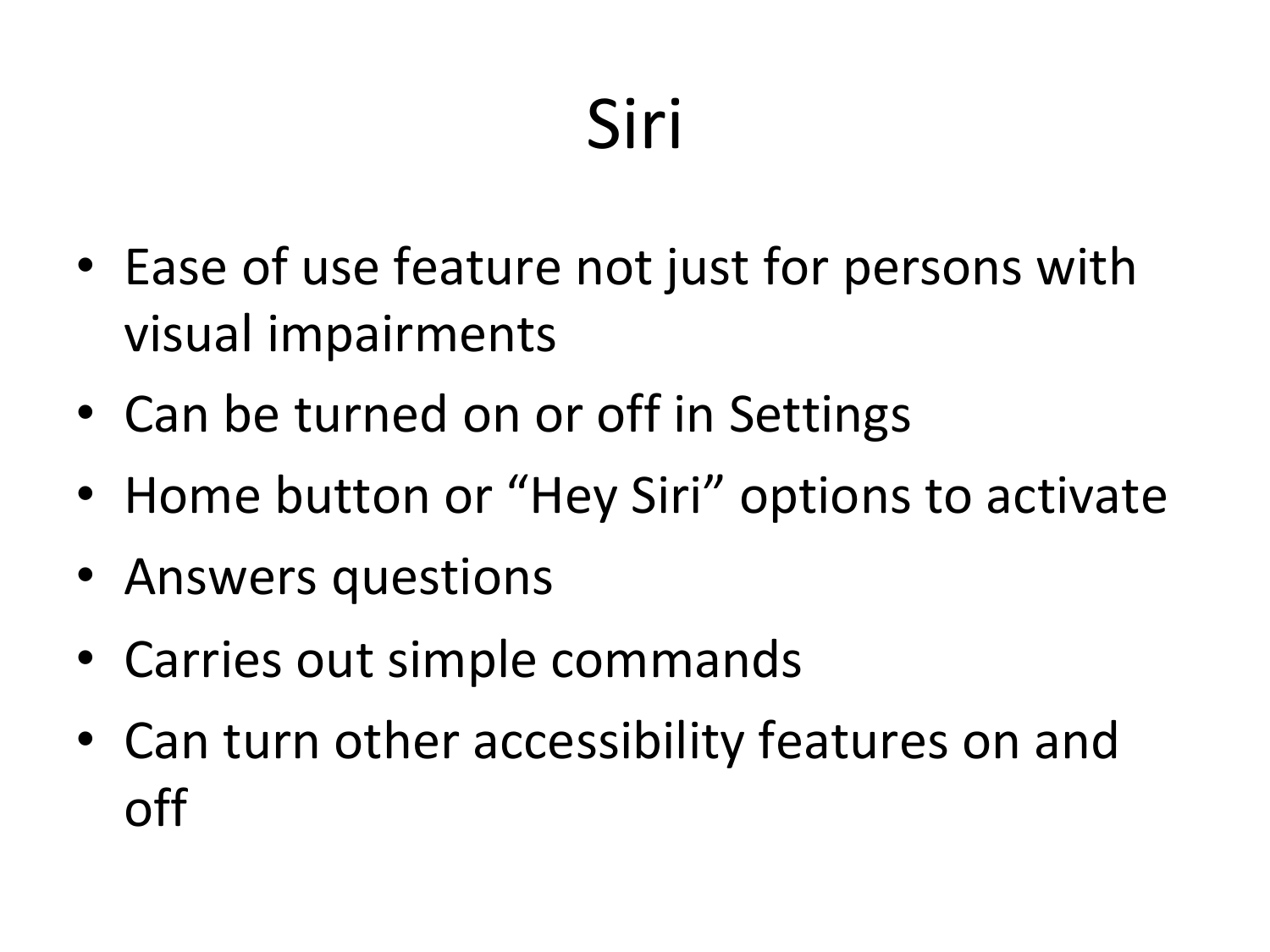### Using Settings

- Settings > Siri
- Settings > Display & Brightness
- Settings > Sounds > Vibrate
- Settings > General > Accessibility (multiple useful features here)
- Settings > General > Keyboard (go to bottom to enable dictation on typing keyboard)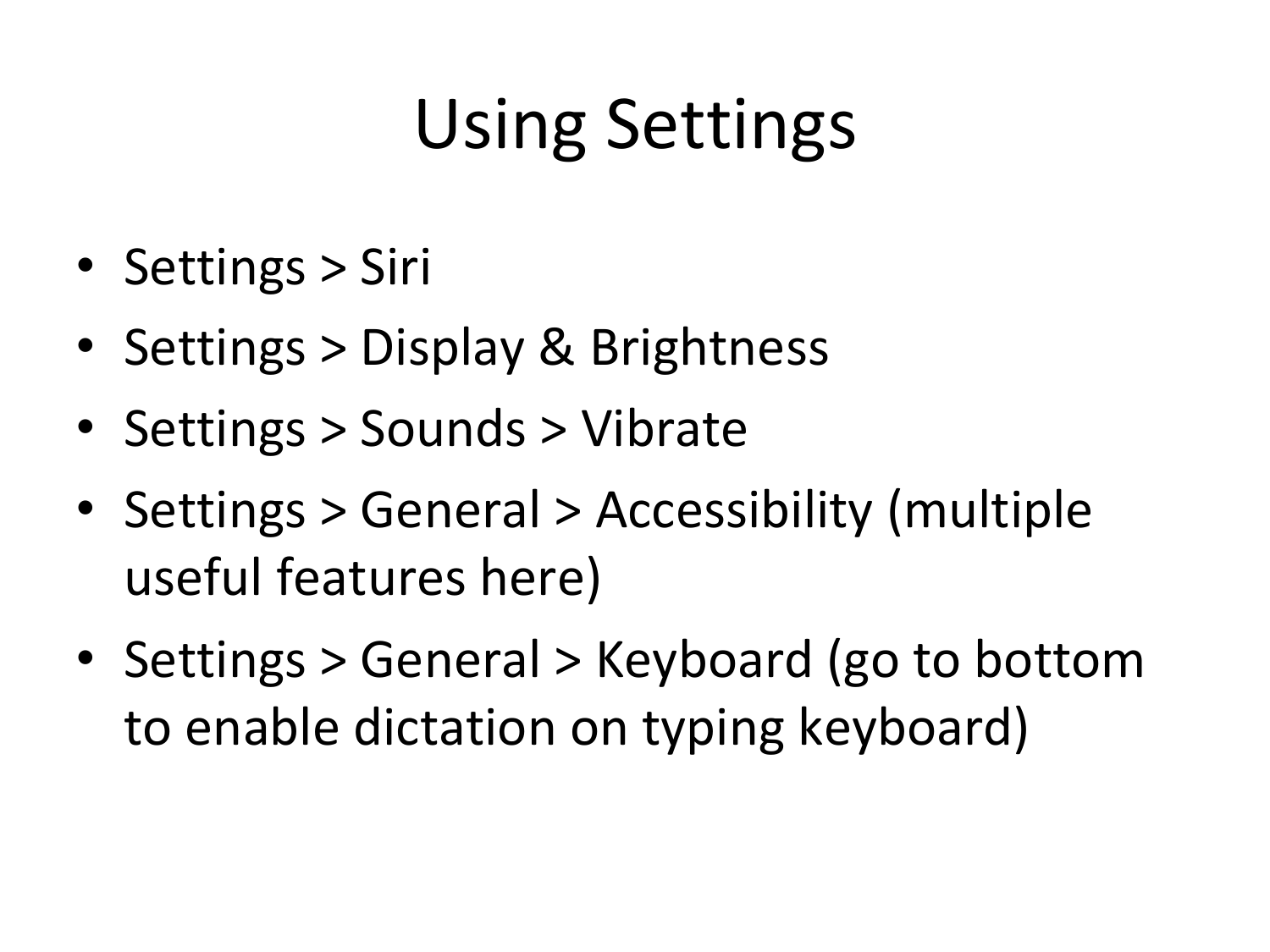### Accessibility

- Voiceover
- Zoom
- Magnifier
- Display Accommodations
- Keyboard
- Vibration
- Home Button (can change click speed)
- Guided Access (keeps individual from leaving app)
- Accessibility Shortcut (triple click)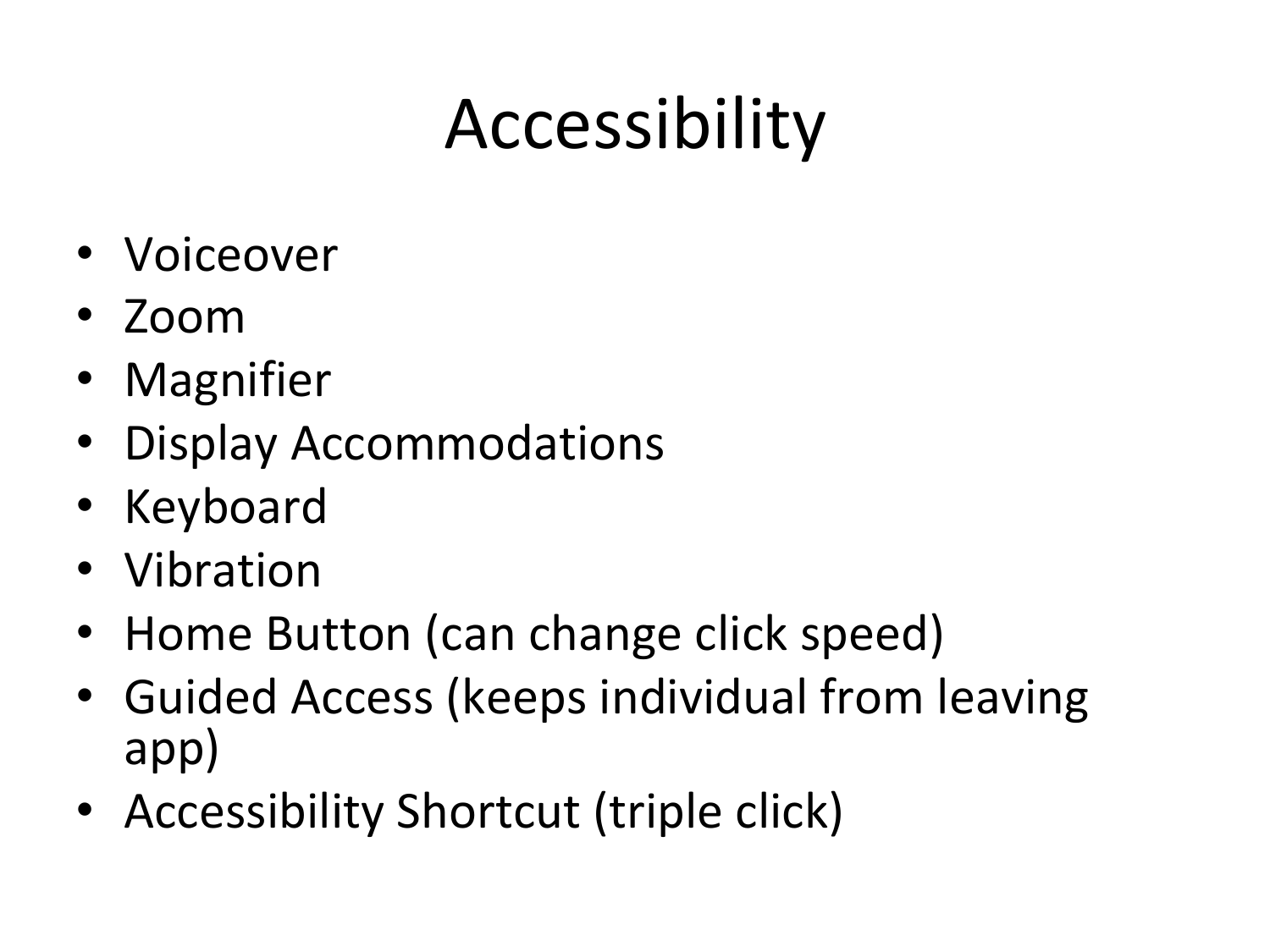## Resources for iOS Accessibility

- http://www.afb.org/info/living-with-vision-loss/usingtechnology/cell-phones-tablets-and-other-mobiletechnology-for-users-with-visual-impairments/appleios-for-iphone-and-ipad-considerations-for-users-withvisual-impairments-and-blindness/getting-help-withios-accessibility/12345
- http://www.afb.org/info/living-with-vision-loss/usingtechnology/cell-phones-tablets-and-other-mobiletechnology-for-users-with-visual-impairments/appleios-for-iphone-and-ipad-considerations-for-users-withvisual-impairments-and-blindness/1234